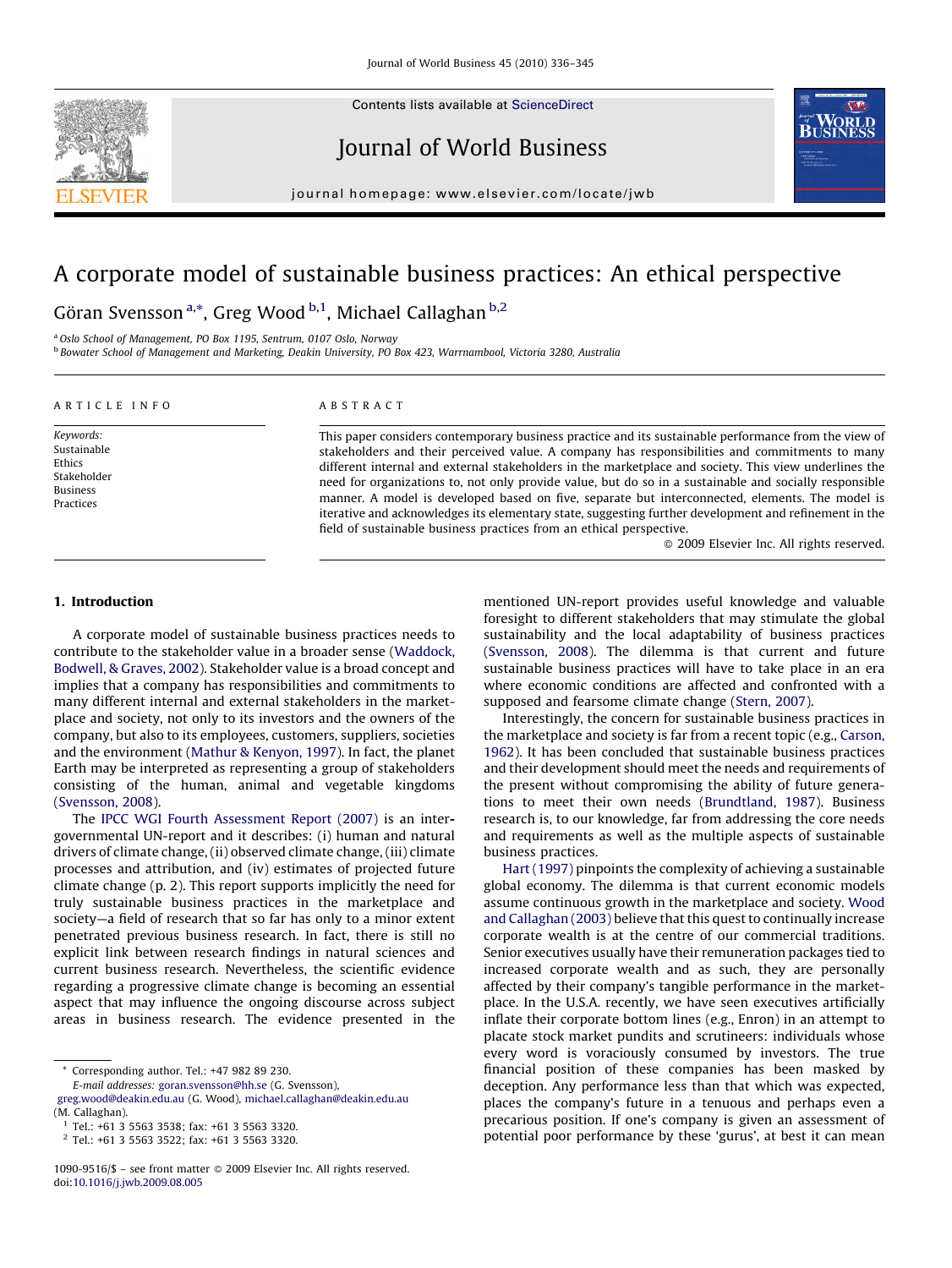stock price instability and at worst a run to sell off the stock. The structure of 'the system' leads to the very sharp practices that the same system has enacted laws to minimise. The means of keeping score for corporate success, in and of itself, sets a culture and an environment that tempts one to flirt with danger. Invariably, the way 'the wealth game' is played leads executives and others to tinker about the edges of acceptability in the misguided hope and belief that the ends may justify the means. Such a situation is counter productive to sustainable business practices as immediacy, not necessarily longevity (sustainability), is the driver of individual and corporate decisions and actions.

The planet Earth needs to be capable of supporting ongoing and future business practices if they are to be considered genuinely sustainable from both an ecological and an economic perspective. There is no simple solution to this situation, but different perspectives may contribute to create conditions and models of sustainable business practices.

In the last twenty years, the terms such as corporate governance, corporate social responsibility, triple bottom line, and sustainability have all become part of the every day vocabulary of organizations. These concepts need to be embedded in the philosophical treatise that is business ethics. Not to clearly define these concepts leads to the vagaries of individual interpretation and they drift along in a sea of platitudes and vaguely defined hopes. Our great concern has been that corporate governance, for example, has become just another checklist to be completed and filed and forgotton until the next time the specific legislative requirement needs to be met. The philosophy of expediency is driving the agenda and practitioners tend to move over time away from the true philsophy that underpins the concept. We contend that one cannot have truly sustainable business practices without being focussed upon being ethical. We believe that the sustainability of business practices must be closely linked to the ethical aspects of these same business practices. We see them as intertwined and inseparable. If one adopts an ethical stance then one should naturally be doing business in a sustainable way. In line

with this sentiment, the objective of this paper is to describe a corporate model of sustainable business practices from an ethical perspective. The model is outlined and described in the next section.

## 2. A corporate model of sustainable business practices: an ethical perspective

A corporate model of 'sustainable business practices' from an ethical perspective may be divided into five separate but at the same time interconnected elements as follows (see also Fig. 1):

- (I) foundation,
- (II) communication,
- (III) guidance,
- (IV) outcome, and
- (V) reconnection.

The model relates in part to the work by [Wood, Svensson, Singh,](#page--1-0) [Carasco, and Callaghan \(2004\)](#page--1-0), [Singh, Carasco, Svensson, Wood,](#page--1-0) [and Callaghan \(2005\)](#page--1-0) and [Svensson and Wood \(2008a\)](#page--1-0). The elements of the model and their concomitant artefacts or areas require constant monitoring of the corporate actions and behaviours in the marketplace and society in order to determine whether these business practices are sustainable or not from an ethical perspective. On an overall level, the corporate model of 'sustainable business practices' should be seen as a continuous and iterative process.

The model is continuous because it contains a series of consecutive elements that are mutually interdependent—that is, one depends upon the other, and vice versa. We propose in our corporate model that the process may be initiated with an element of 'foundation,' which lays the ground to develop, manage and monitor sustainable business practices in the marketplace and society. In addition, it provides support for the element of 'communication' that demands that companies inform internal



Fig. 1. A corporate model of sustainable business practices: an ethical perspective.